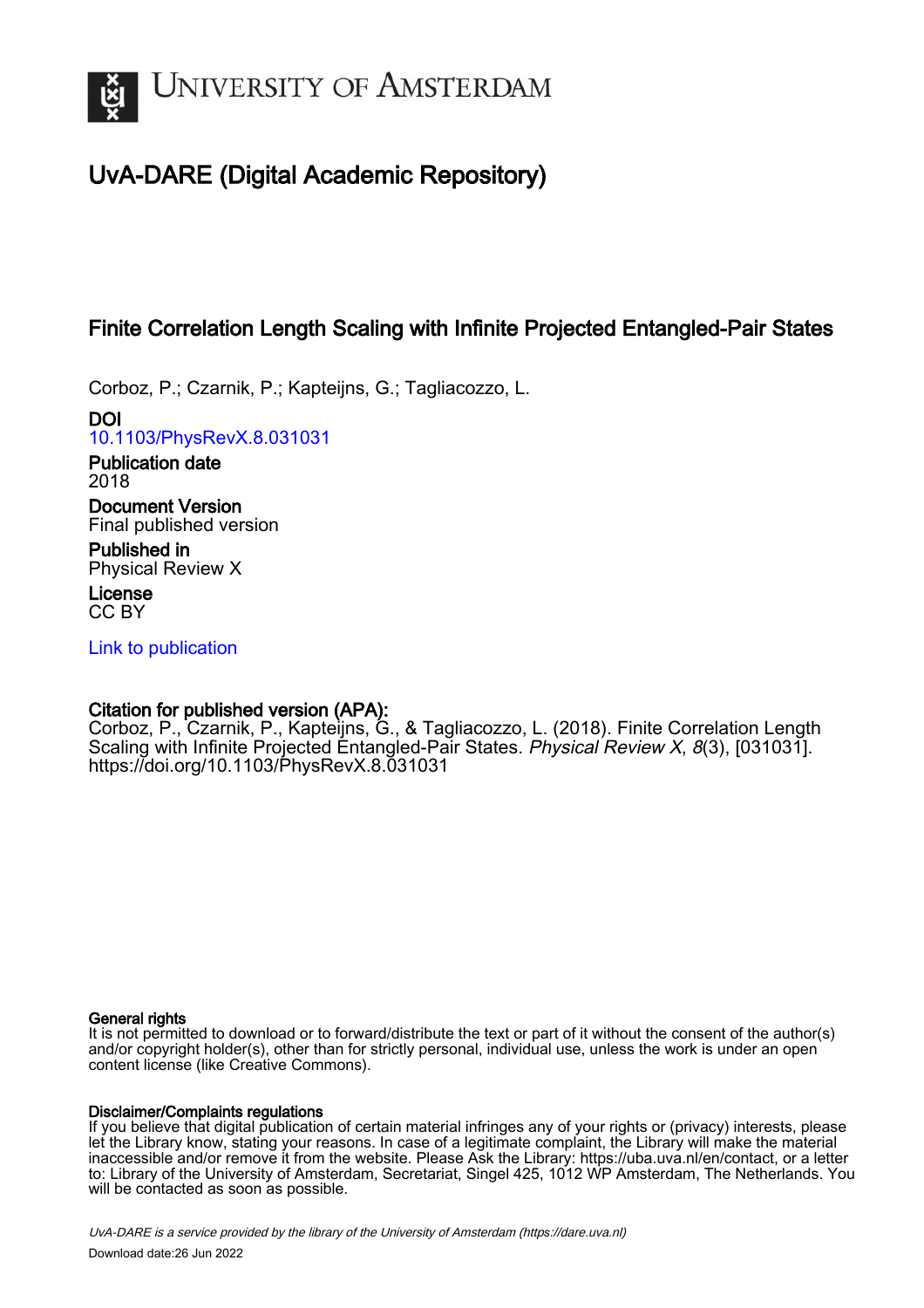## Finite Correlation Length Scaling with Infinite Projected Entangled-Pair States

Philippe Corboz,<sup>1</sup> Piotr Czarnik,<sup>2</sup> Geert Kapteijns,<sup>1</sup> and Luca Tagliacozzo<sup>3</sup>

<sup>1</sup>Institute for Theoretical Physics and Delta Institute for Theoretical Physics, University of Amsterdam,

Science Park 904, 1098 XH Amsterdam, Netherlands

 $2$ Institute of Nuclear Physics, Polish Academy of Sciences,

Radzikowskiego 152, PL-31342 Kraków, Poland <sup>3</sup>

 $3$ Department of Physics and SUPA, University of Strathclyde, Glasgow G4 0NG, United Kingdom

and Departament de Física Quàntica i Astrofísica, Universitat de Barcelona, Barcelona 08028, Spain

 $\circ$ (Received 28 March 2018; revised manuscript received 12 June 2018; published 30 July 2018)

We show how to accurately study two-dimensional quantum critical phenomena using infinite projected entangled-pair states (iPEPS). We identify the presence of a finite correlation length in the optimal iPEPS approximation to Lorentz-invariant critical states which we use to perform a finite correlation length scaling analysis to determine critical exponents. This is analogous to the one-dimensional finite entanglement scaling with infinite matrix product states. We provide arguments why this approach is also valid in 2D by identifying a class of states that, despite obeying the area law of entanglement, seems hard to describe with iPEPS. We apply these ideas to interacting spinless fermions on a honeycomb lattice and obtain critical exponents which are in agreement with quantum Monte Carlo results. Furthermore, we introduce a new scheme to locate the critical point without the need of computing higher-order moments of the order parameter. Finally, we also show how to obtain an improved estimate of the order parameter in gapless systems, with the 2D Heisenberg model as an example.

DOI: [10.1103/PhysRevX.8.031031](https://doi.org/10.1103/PhysRevX.8.031031) Subject Areas: Computational Physics,

Quantum Information, Strongly Correlated Materials

## I. INTRODUCTION

In recent years there has been a very active development of tensor network variational ansätze for describing strongly correlated quantum many-body systems [\[1](#page-8-0)–5]. Tensor networks exploit the fact that ground states and lowenergy states of local Hamiltonians are typically only weakly entangled, where the entanglement entropy of a region scales only with its surface rather than with its volume—a property known as the area law of entanglement [6–[11\].](#page-8-1) As a consequence, the information contained in these states can be compressed and described by using specific tensor networks where the elementary tensors have finite bond dimension D, such as one-dimensional matrix product states (MPS) [12–[14\]](#page-8-2) and 2D projected entangledpair states (PEPS) [\[1,15,16\]](#page-8-0) (also called tensor product states [\[17,18\]\)](#page-8-3).

In particular, in 1D, infinite MPS (iMPS) have successfully been used to characterize the universal properties of critical systems. This at first sight seems counterintuitive since 1D critical states violate the area law of entanglement  $[19-23]$  $[19-23]$  while an iMPS with finite D can only describe states fulfilling the area law, i.e., noncritical states with a finite correlation length  $\xi$  [12–[14\]](#page-8-2). However, with increasing  $D$ ,  $\xi_D$  increases, improving the accuracy of the approximate state in a systematic way. As a result local observables follow the universal scaling laws characteristic of the underlying critical point. In the scaling regime  $\xi_D$  acts as a cutoff on the exact, diverging correlation length, similarly to a finite system size. The possibility to tune  $\xi_D$  by varying the bond dimension can be practically used to extract critical exponents in a very similar way as in standard finite-size scaling approaches. This powerful approach is known as finite entanglement scaling, and is also called finite correlation length scaling (FCLS) [24–[27\].](#page-9-0)

An important question is whether a similar approach can also be designed in 2D, which would be highly desirable since most critical exponents can only be computed numerically [\[28\].](#page-9-1) However, the situation in 2D seems different because unlike in 1D there exist critical states with an area law [\[35](#page-9-2)–41] and there are known examples of exact critical infinite projected entangled-pair states (iPEPS) with a finite  $D$  [\[40,42\].](#page-9-3) The latter include 2D classical states [\[43\]](#page-9-4) and ground states of generalized Rokhsar-Kivelson (RK) Hamiltonians at their critical point.

Published by the American Physical Society under the terms of the [Creative Commons Attribution 4.0 International](https://creativecommons.org/licenses/by/4.0/) license. Further distribution of this work must maintain attribution to the author(s) and the published article's title, journal citation, and DOI.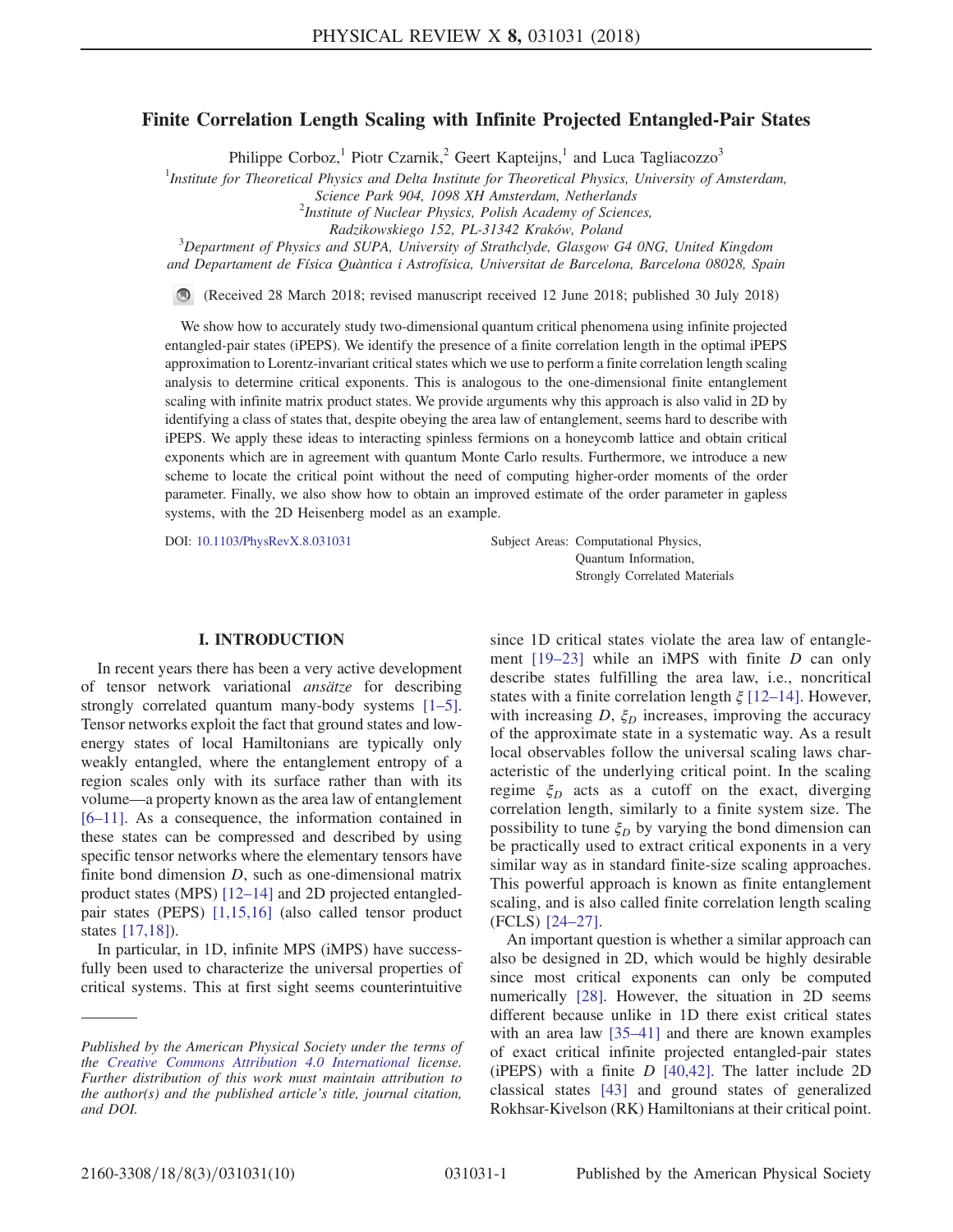When the RK Hamiltonian is critical the low-energy excitations' energy-momentum dispersion relation is  $E(k) \propto k^z$  with  $z \geq 2$  and the RK states effectively describe the partition function of 2D classical models [\[41,44](#page-9-5)–51]. Besides RK states, it is currently still unclear whether a generic quantum critical 2D state, obeying the area law, can be exactly represented by finite-D iPEPS.

Here we focus on a special case of quantum phase transition, a critical point with low-energy excitations exhibiting a linear energy-momentum dispersion relation,  $E(k) \propto k$ . The linear dispersion is the footprint of an enhanced emerging symmetry, where energy and momentum (or space and time) play a very similar role and thus these critical points are called Lorentz-invariant critical points. For such a critical point there are no known examples of a finite-D iPEPS that exactly represents the critical state [51–[53\].](#page-9-6)

In this paper we provide arguments justifying that an iPEPS with finite D cannot represent a Lorentz-invariant critical state exactly. The finite  $D$  always induces a finite correlation length  $\xi_D$  in the iPEPS state, in complete analogy to the 1D case. Lorentz-invariant critical points could thus describe a class of states which, despite fulfilling the area law of entanglement, cannot be faithfully represented by an iPEPS with a finite  $D$  (see also Ref. [\[54\]](#page-9-7)). As a positive consequence, this allows us to the apply the ideas of FCLS also in 2D for the accurate and systematic study of quantum critical phenomena.

In order to demonstrate the applicability and power of FCLS in 2D, we present state-of-the-art simulation results for interacting spinless fermions on the honeycomb lattice where we find critical exponents in agreement with quantum Monte Carlo (QMC) results. Furthermore, we introduce a new scheme to locate the critical point, based on the order parameter m and its derivative (called the  $m'/m$  approach). Similar to the usual Binder cumulant approach, this scheme does not require the a priori knowledge of the critical exponents, but it is simpler since it is not based on higher moments of the order parameter, which are computationally expensive to obtain with iPEPS. We also show how FCLS can be used to obtained improved estimates of order parameters in gapless systems, with the 2D Heisenberg model as an example.

Our reasoning seems to indicate that the mismatch between finitely correlated iPEPS and critical states has a geometric origin. The finite  $D$  in iPEPS, in the scaling regime, transforms the continuous space-time into a landscape of towers in imaginary time separated by valleys. The intertower separations are at the scale of the lattice spacing, but the finite correlation along the towers provides the infrared cutoff that is ultimately responsible for the appearance of the finite correlation length in the system, as sketched in Fig. [1](#page-2-0).

This paper is organized as follows. Section [II](#page-2-1) provides a brief introduction to iPEPS, followed by a heuristic

<span id="page-2-0"></span>

FIG. 1. In the scaling regime, close to a Lorentz-invariant critical point, the low-energy physics of a 2D quantum lattice system is described by a continuous 3D field theory. In the same regime, the iPEPS wave function describes a more complicated landscape, where the 3D space is pierced by infinitely long valleys separated by distances of the order of the lattice spacing. The correlation length along those towers provides an infrared cutoff, as if the system had a finite imaginary correlation time, leading to a finite spatial correlation length, which we observe in our numerical simulations. These towers are generated by the finite bond dimension in iPEPS (shown in the lower left-hand corner of the illustration), as explained in detail in the main text.

discussion about the effects of encoding the ground state of a 2D Hamiltonian at a Lorentz-invariant quantum critical point with an iPEPS in Sec. [III.](#page-3-0) In Sec. [IV,](#page-5-0) we explain how to perform a FCLS analysis with iPEPS in practice. In Sec. [V,](#page-5-1) we present our numerical results for the interacting spinless fermion model and explain the  $m'/m$  scaling approach. The extrapolation technique based on FCLS to improve the extrapolation for the order parameter to its exact infinite-D value is explained in Sec. [VI](#page-7-0). Finally, in Sec. [VII](#page-7-1), we summarize our main findings and conclusions.

## <span id="page-2-1"></span>II. INFINITE PROJECTED ENTANGLED-PAIR **STATES**

An iPEPS [\[1,15,16\]](#page-8-0) (also called a tensor product state [\[17,18\]](#page-8-3)) is an efficient variational tensor network *ansatz* for two-dimensional ground states of local Hamiltonians in the thermodynamic limit, and can be seen as a natural generalization of (infinite) matrix product states to two dimensions. The ansatz consists of a periodically repeated unit cell of tensors with one tensor per lattice site. In the present work, we used a cell with 2 tensors arranged in a checkerboard pattern. Each tensor has one physical index, carrying the local Hilbert space of a lattice site, and 4 (3) auxiliary indices on a square (honeycomb) lattice. As in a MPS, the accuracy of the *ansatz* is systematically controlled by the bond dimension  $D$  of the auxiliary indices. In recent years iPEPS has become a very powerful approach which has been applied to a broad range of challenging problems, including frustrated spin systems and strongly correlated electron systems; see, e.g., Refs. [\[41,55](#page-9-5)–66] and references therein.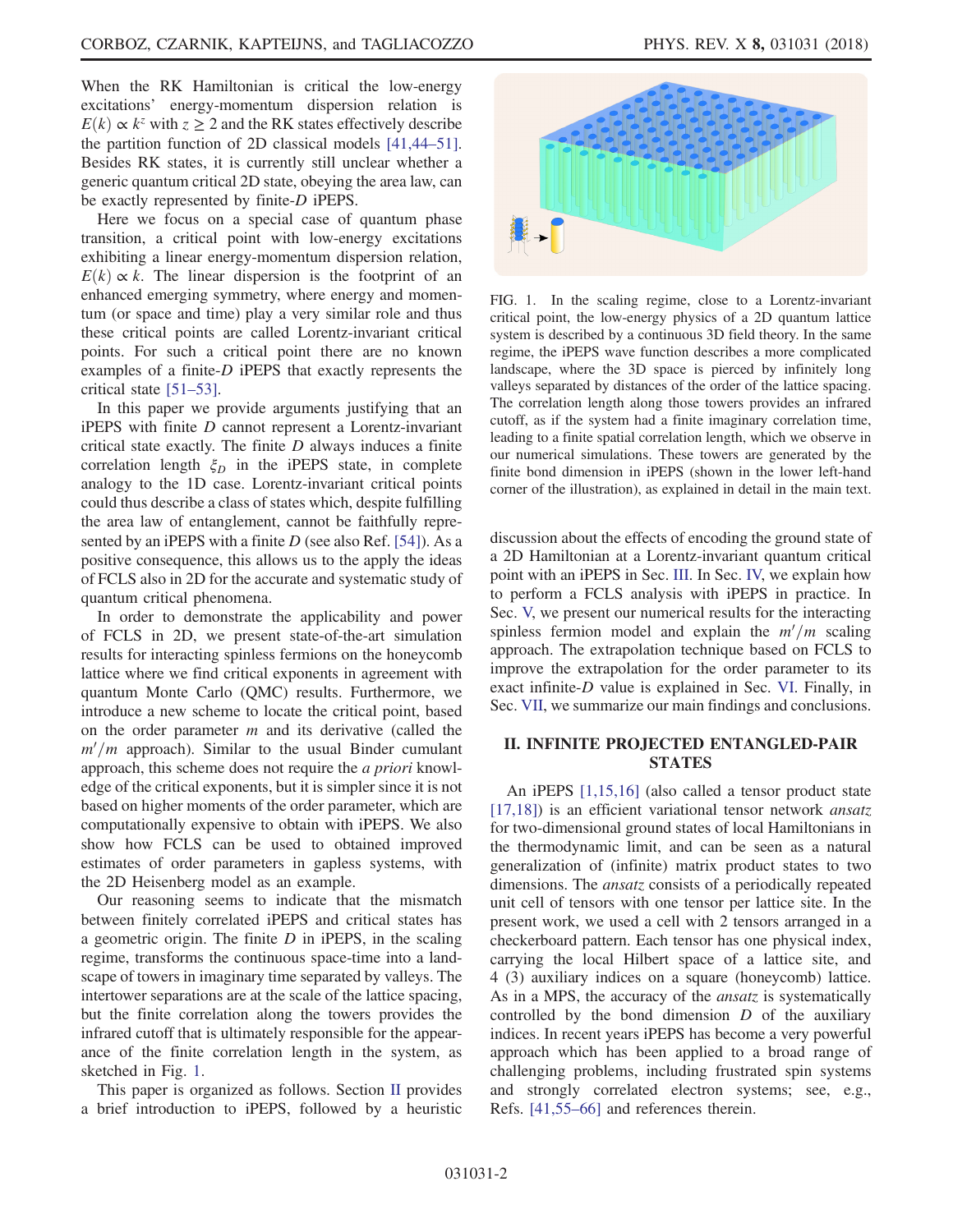The optimization of the tensors (i.e., finding the optimal variational parameters) in this work is done by first performing an imaginary time evolution [\[67](#page-10-0)–69] and then further improving the state using a variational optimization [\[70\]](#page-10-1) (see also Ref. [\[71\]](#page-10-2)). The contraction of the 2D tensor network is done using a variant [\[60\]](#page-10-3) of the corner transfer matrix (CTM) method [\[72,73\],](#page-10-4) where the accuracy of the contraction is controlled by dimension  $\chi$  of the boundary tensors; see, e.g., Ref. [\[67\]](#page-10-0) for details. In order to improve the efficiency we exploited global Abelian symmetries in the tensor network ansatz [\[74,75\].](#page-10-5)

#### <span id="page-3-0"></span>III. LORENTZ-INVARIANT CRITICAL POINTS

Lorentz-invariant critical points are points in the phase diagram of a many-body systems in which (i) the Hamiltonian is gapless and (ii) the low-energy excitations' dispersion relation depends linearly on the momentum  $k$ ,  $E(k) = vk$ , where E is the energy of the excitation and v is the sound velocity.

The linear dispersion relation implies that the system at low energy becomes Lorentz invariant. The Lorentz transformations mix space and time. In order to understand the role of "time" in the ground state of a critical system it is better to appeal to the universality of the critical point. In this way we can describe the same scenario in terms of a classical 3D system where the extra dimension will represent the time. The low-energy emerging properties at the critical point of both the 2D quantum system and the 3D classical system are the same, provided that we choose a critical 3D classical system in the same universality class as the 2D quantum system.

One way to construct a 3D classical system in the same universality class of our 2D quantum system is through the correspondence between classical and quantum mechanics. From the partition function of a classical model we can write the ground-state space projector  $|\Omega\rangle\langle\Omega|$  =  $\lim_{\beta \to \infty} \exp(-\beta H)/Z$ , with  $Z = \text{tr}[\exp(-\beta H)]$  [\[76\],](#page-10-6) and<br>the ground-state expectation values  $\langle \mathcal{O} \rangle = \text{tr}(|\mathbf{O} \setminus \mathbf{O}|\mathcal{O})$ the ground-state expectation values  $\langle \mathcal{O} \rangle = \text{tr}(|\Omega\rangle \langle \Omega|\mathcal{O})$ , with  $\mathcal O$  an arbitrary operator. This is done by (i) dividing the Euclidean time  $\beta$  into many small intervals,  $\beta/N_t = \delta\beta$ . In this way (ii) the expectation value of an operator is written in terms of a large power of a certain operator  $\langle \mathcal{O} \rangle = \text{tr}(T^{N_t}\mathcal{O})$ , where  $T = \exp(-\delta \beta H)$ . We (iii) insert the resolution of the identity in a preferred basis of the Hilbert space  $\mathbb{I} = \sum_{n=1}^{\infty} |\{n\}\rangle \langle \{n\}|$  before and after each T. This allows us to identify a "classical" transfer matrix. (iv) As a consequence of the locality of the Hamiltonian  $H$ and the fact that  $\delta \beta \ll 1$ , T can be expressed approximately (with an error that scales to zero as  $\delta\beta \to 0$  faster than  $\delta\beta^2$ ) as the contraction of local Boltzmann weights, by, for example, performing a Trotter-Suzuki expansion of T together with a singular value decomposition of the resulting local terms [\[77](#page-10-7)–79]. As a result we can express the ground space projector of a 2D Hamiltonian (and consequently all ground-state expectation values) as the infinite contraction of a simple 3D tensor network.

The construction holds for any 2D quantum system and becomes exact in the limit  $\delta\beta \to 0$ . The emerging Lorentz symmetry close to a Lorentz-invariant critical point allows us to exchange the role of the Euclidean time  $(\beta)$  with any of the space directions. As a consequence, the correlation length in the time direction is proportional to the correlation in the space direction  $\xi_s = v \xi_t$ , where v is the velocity appearing in the low-energy dispersion relation and  $\xi_s$  and  $\xi_t$  denote the correlation length and correlation time, respectively.

We now give an argument in favor of the fact that by encoding the 3D tensor network in a 2D iPEPS with finite bond dimension we force the correlation time  $\xi_t$  to be finite.

#### A. Finite correlation time

The easiest way to understand why a finite  $D$  induces a finite correlation time is to represent a 2D cut of the 3D tensor network in which we represent only x, t of the x, y, t coordinates. We describe the process of encoding the 3D network in a 2D iPEPS as if we were actually performing an imaginary time evolution. The 2D cut of the infinite tensor network is represented in Fig. [2.](#page-3-1) There, as usual, tensors are represented by geometric shapes and the lines attached to them represent their indices. Lines connecting two tensors encode the contraction of the two tensors with

<span id="page-3-1"></span>

FIG. 2. (a) The ground space projector can be represented as an infinite 3D tensor network, spanning the three directions  $x, y, t$ . As usual, tensors are represented here by geometric shapes and lines attached to them are their indices. A line joining two tensors represents the tensor contraction. Here we represent a projection of the 3D tensor network in 2D, where the vertical direction is the Euclidean time  $t$ , while the horizontal direction is the spatial direction  $x$ . (b) By using a boundary state we can approximate the full 3D network as the computation of the norm of a 2D iPEPS state. We contract one layer of the tensor network, the transfer matrix T, with the boundary iPEPS state  $|\psi_0\rangle$  (first line). The bond dimension of the iPEPS state would increase exponentially number of time steps, and thus we approximate the iPEPS state by truncating its bond dimension back to  $D$  (second to fourth line) using appropriate projectors (yellow tensors). We iterate these last two steps many times until the boundary state has actually converged. The converged iPEPS represents our best approximation of the ground state  $|\Omega\rangle$  with finite bond dimension D.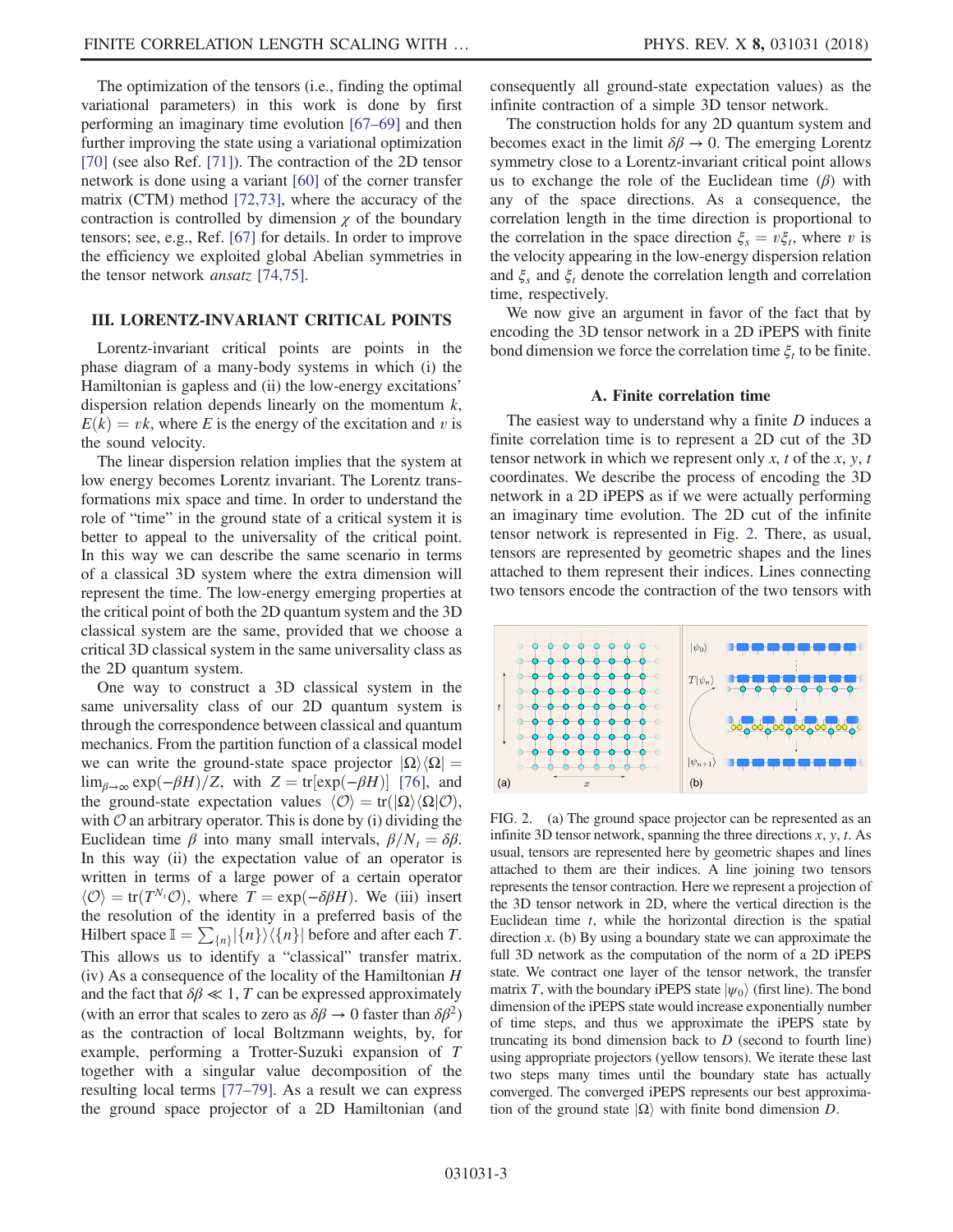respect to the specific indices represented by the lines. The elementary tensors of the 3D network are obtained, for example, using the procedure described in the previous section and we assume they have horizontal bond dimension  $d$ . The transfer matrix  $T$  here is represented by a single horizontal line of the network. One way to contract the network is to use boundary states  $|\psi_0\rangle$  at both  $t = -\infty$  and  $t = +\infty$  that are already iPEPS. This strategy allows us to encode the full network contraction into a final iPEPS norm calculation. In Fig. [2](#page-3-1), the boundary states are represented in blue. In the 2D cut the iPEPS boundary state looks like a 1D matrix product state with bond dimension D. We can now contract the network from  $t = -\infty$  down to  $t = 0$  and simultaneously from  $t = +\infty$  up to  $t = 0$ . This is done iteratively by contracting at each time step the transfer matrix  $T$  with the boundary iPEPS, corresponding to an evolution of the boundary iPEPS in imaginary time [\[77](#page-10-7)– [79\].](#page-10-7) At each step the bond dimension of the iPEPS increases by a factor d, and thus it increases exponentially with time. In order to keep the bond dimension of the boundary iPEPS finite, at each step we need to approximate the iPEPS states with another state with fixed bond dimension D. This is done by projecting the tensor product Hilbert space on the horizontal bonds having dimension  $Dd$ back to the original D. Practically, one needs to find optimal projectors that would perform such truncation (yellow tensors in Fig. [3](#page-4-0)). For the sake of our argument it is enough to assume that these projectors exist without providing the details on how to obtain them.

The procedure is repeated until the iPEPS state converges to a fixed point which encodes our best approximation of the ground state with an iPEPS with finite bond dimension D. By explicitly representing the action of the projectors on the original tensor network (as first suggested in Fig. 1 of Ref. [\[80\]\)](#page-10-8), we realize that the resulting tensor network looks very anisotropic. This is represented in Fig. [3.](#page-4-0) In both Figs. [3\(a\)](#page-4-0) and [3\(b\)](#page-4-0) the projectors are represented by yellow tensors. In Fig. [3\(a\)](#page-4-0) we show that by iteratively projecting the iPEPS states during the imaginary time evolution, we are actually creating almost one-dimensional channels along the time direction. If we now want to study the decay of correlations along the time direction, we need to characterize the decay of  $\langle \Omega | \mathcal{O}(t_0) \mathcal{O}(t_1) | \Omega \rangle$ . In Fig. [3\(b\)](#page-4-0) we represent the insertion of the two operators at certain times  $t_0$  and  $t_1$  by coloring in purple the corresponding tensors in the network. We immediately see that once the remaining part of the network is contracted into an effective environment (cyan rectangle), the computation is equivalent to a one-dimensional computation for the channel along the Euclidean time direction. Along this channel, the system is described by an effective matrix product state with finite bond dimension created by the projectors Fig. [3\(b\).](#page-4-0)

This immediately suggests that equal space, nonequal time correlation functions decay exponentially, since we already know that the 1D quantum system described by

<span id="page-4-0"></span>

FIG. 3. (a) The fixed point iPEPS tensors are the result of many contraction and projection steps. Here we expand explicitly the iPEPS into its elementary constituents along the imaginary time direction (vertical in the figure), made by the original constituents of the 3D network (cyan tensors) and projectors (yellow tensors) used at each step to project the evolved iPEPS to a state with bond dimension D. The result is that the infinite 3D tensor network becomes very anisotropic, and we observe the appearance of quasi-one-dimensional time channels. (b) The equal space, nonequal time correlation function  $\langle \Omega | \mathcal{O}(t_0) \mathcal{O}(t_1) | \Omega \rangle$ . The insertion of the local operators  $\mathcal O$  at two different times  $t_0$  and  $t_1$  is indicated by purple tensors. The contraction of the network outside the selected time channel produces the two environment tensors represented as rectangles on the left and the right of the time channel. The correlation function thus assumes a onedimensional structure. The projectors provide a timelike MPS state. Since the bond dimension of the MPS state is finite and equal to D, we expect that these correlations either do not decay or decay exponentially with the time separation  $t_1 - t_0$ .

iMPS with finite bond dimension cannot be critical. The correlations in those states either do not decay or decay exponentially. This means that we expect  $\langle \Omega | \mathcal{O}(t_0) \mathcal{O}(t_1) | \Omega \rangle \propto \exp[(-|t_1 - t_0|)/\xi_t].$  Since these correlations are generated by nowers of T that is a function of relations are generated by powers of  $T$  that is a function of  $H$ , the approximation scheme has introduced an effective finite correlation length in the imaginary time direction, as if the Hamiltonian was gapped. The approximation thus acts like a relevant perturbation to the critical Hamiltonian [\[81\].](#page-10-9)

Thanks to the theorem proven by Hastings and Koma [\[82\]](#page-10-10), the ground state of a gapped Hamiltonian has exponentially decaying correlation functions, and this we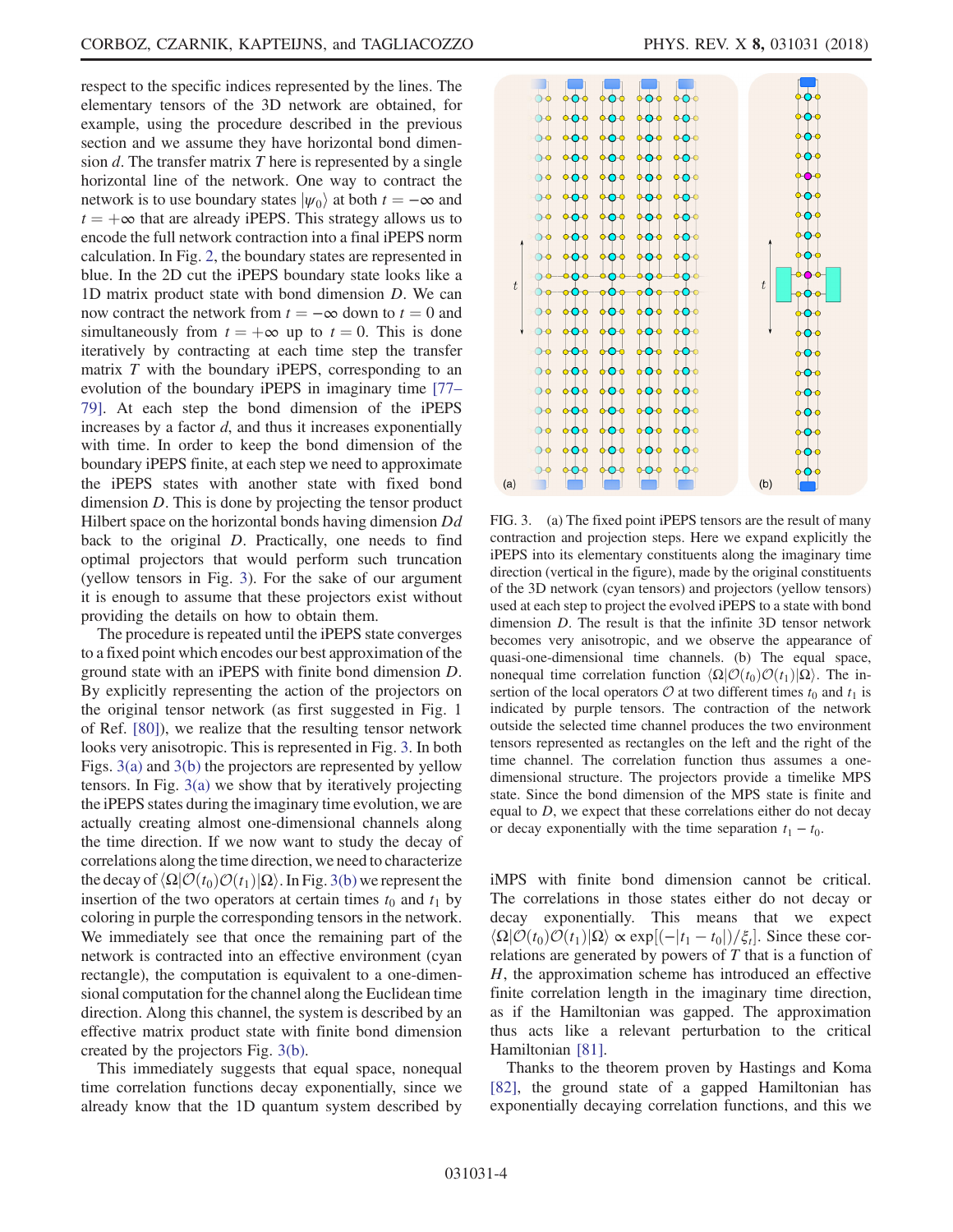think is the physical origin of the finite correlation length we observe in our simulations.

This reasoning seems to suggest that the best iPEPS approximation to a critical ground state, in the scaling limit, where we can think of our system as a continuous system, transforms a smooth 3D solid geometry, into a "Swiss cheese," in which the size of holes (the valleys between different channels) is of the order of the lattice spacing and the correlation length along the channels actually provides the IR cutoff inducing all the phenomenology observed numerically. An illustration of this is sketched in Fig. [1.](#page-2-0)

A legitimate question is how to accommodate in this picture the existence of iPEPS with finite bond dimension and polynomially decaying correlations functions, such as those that are the ground state of generalized RK Hamiltonians. These states are known to describe a Lifshitz critical point, with low-energy dispersion relation  $E(k) \propto k^z$  with  $z \geq 2$  [\[47\].](#page-9-8) This implies that, contrary to what happens at Lorentz-invariant critical points, at Lifshitz points space and time play a very different role. In particular, these systems embed in 3D the 2D criticality of a classical system where the spatial correlations can be critical even if the imaginary time correlations are cut off by a finite inverse temperature. Whether a randomly initialized iPEPS would actually converge to a Lifshitz critical point, which is unstable under generic perturbation [\[47\]](#page-9-8), is an interesting open question which we leave for future work.

#### <span id="page-5-0"></span>IV. FINITE CORRELATION LENGTH SCALING

Finite correlation length scaling (also known as finite entanglement scaling) has been introduced and applied in the context of infinite MPS [24–[26\]](#page-9-0) for the study of critical properties of 1D quantum systems, as an alternative to standard finite-size scaling using finite MPS. The basic idea is that the finite bond dimension D induces a finite correlation length (a finite amount of entanglement), which can be used as a relevant length scale to perform a scaling analysis, in a very similar way as in the usual finite-size scaling approach, i.e., by replacing the system size  $L$  by the effective correlation length at criticality  $\xi_D$ . For example, for an order parameter m, the *ansatz* reads

$$
m(g, L) = L^{-\beta/\nu} \mathcal{F}(gL^{1/\nu}) \to \xi_D^{-\beta/\nu} \mathcal{M}(g\xi_D^{\xi/\nu}) = m(g, D),
$$
\n(1)

where  $g$  denotes the distance to the critical point and  $\xi_D \coloneqq \xi(g=0, D).$ 

A similar idea has also been used for 2D classical partition functions represented as a 2D tensor network [\[83\]](#page-10-11), which are contracted using the CTM approach, where the finite boundary dimension  $\chi$  introduces an effective correlation length  $\xi_{\chi}$ .

To what extent FCLS can also be applied to 2D quantum systems using iPEPS has not been explored yet. This generalization is also more challenging because the effective correlation length is affected by both the bond dimension  $D$  of the *ansatz* and the boundary dimension  $\chi$  used in the CTM contraction; i.e., in general scaling *ansätze* depend on both  $\xi_D$  and  $\xi_{\gamma}$ , e.g.,

<span id="page-5-3"></span>
$$
m(g, D, \chi) = \xi_D^{-\beta/\nu} \mathcal{M}(g\xi_D^{1/\nu}, \xi_D/\xi_\chi). \tag{2}
$$

In order to solve this issue we eliminate the  $\chi$  dependence by extrapolating the data in  $\chi$ , and perform a scaling analysis based on  $\xi_D := \xi(g = 0, D, \chi \to \infty)$  only, so that the scaling ansatz reduces to Eq. [\(5\)](#page-5-2). In the following we numerically demonstrate that this scaling *ansatz* can be used to extract critical properties in the 2D quantum case.

#### <span id="page-5-1"></span>V. SPINLESS FERMIONS ON THE HONEYCOMB LATTICE

We consider a model of interacting spinless fermions on the honeycomb lattice at half filling, given by the Hamiltonian,

$$
\hat{H} = -t \sum_{\langle \mathbf{i}, \mathbf{j} \rangle} [\hat{c}_{\mathbf{i}}^{\dagger} \hat{c}_{\mathbf{j}} + \text{H.c.}] + V \sum_{\langle \mathbf{i}, \mathbf{j} \rangle} \hat{n}_{\mathbf{i}} \hat{n}_{\mathbf{j}}, \tag{3}
$$

where the first term describes a nearest-neighbor hopping with amplitude  $t$  and the second term a repulsive nearestneighbor interaction with strength V, with  $\hat{n}_i = \hat{c}_i^{\dagger} \hat{c}_i$ . This model has been intensely studied in the nast [84, 89] and is model has been intensely studied in the past [84–[89\]](#page-10-12) and is known to undergo a continuous phase transition between a Dirac semimetal phase and a charge-density wave (CDW) phase at a critical coupling of  $V_c/t=1.356(1)$  [\[84\].](#page-10-12) In the continuum limit the transition belongs to the chiral Ising Gross-Neveu universality class with a dynamical critical exponent  $z = 1$ .

The CDW order parameter is given by

$$
m = |n_A - n_B|,\t\t(4)
$$

where  $n_A$  and  $n_B$  are the particle densities on sublattices A and B, respectively. Figure [4\(a\)](#page-6-0) shows the order parameter as a function of interaction strength  $V/t$  for different bond dimensions D, where one can clearly observe the finite-D effects, i.e., no sharp phase transition at  $V_c/t=1.356$ , but a systematic suppression of  $m$  with increasing  $D$ , very similar to standard finite-size effects.

<span id="page-5-2"></span>We first test the scaling *ansatz* at the critical point, i.e.,  $g = (V - V_c)/V_c = 0$ , with  $V_c/t = 1.356$ , where Eq. [\(2\)](#page-5-3) reduces to

$$
m(g = 0, D, \chi) = \xi_D^{-\beta/\nu} \mathcal{M}(0 \cdot \xi_D^{1/\nu}, \xi_\chi/\xi_D) \sim \xi_D^{-\beta/\nu}.
$$
 (5)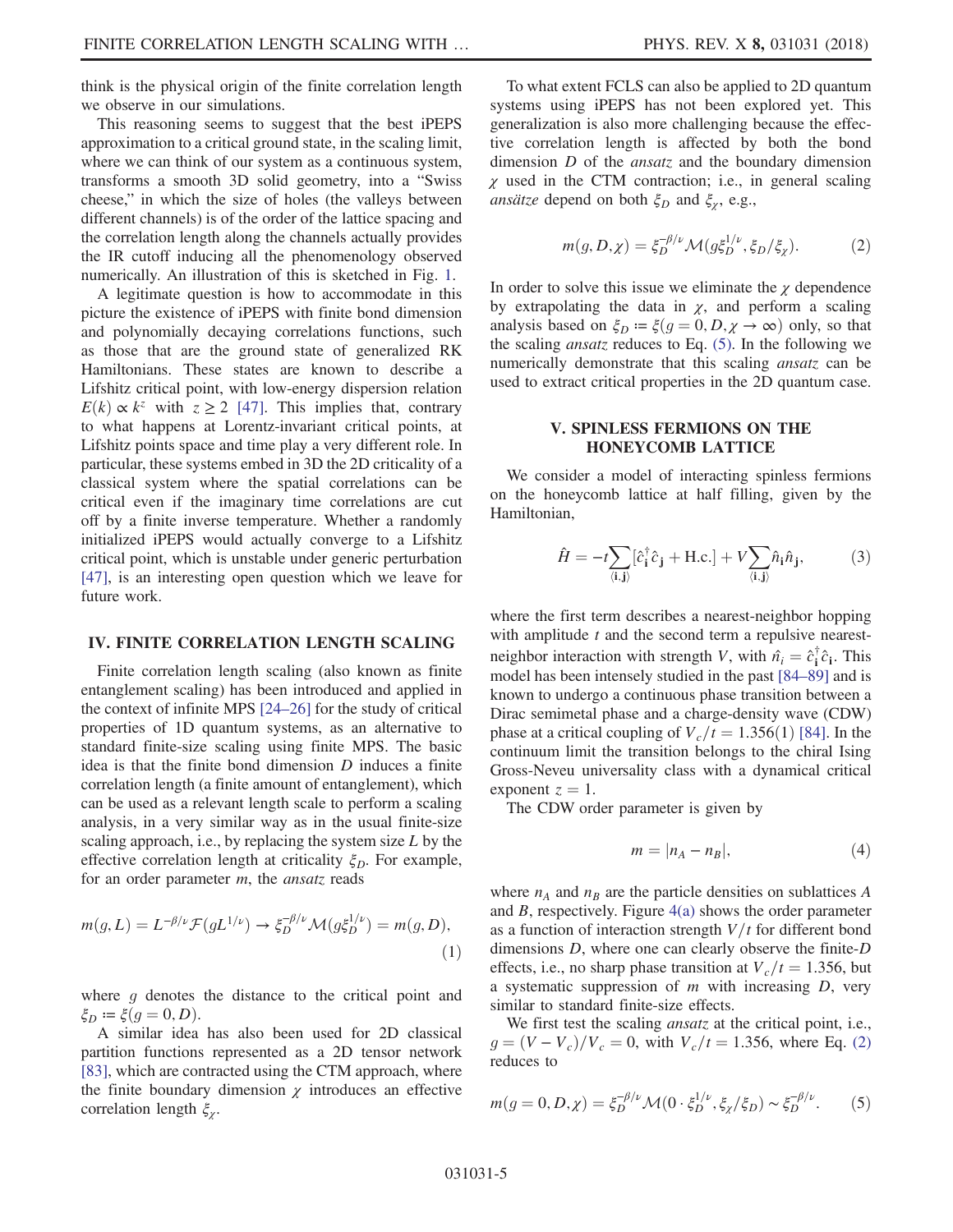<span id="page-6-0"></span>

FIG. 4. (a) CDW order parameter as a function of interaction strength  $V/t$  for different values of D. The location of the critical point is indicated by the dashed line. (b) Order parameter  $m$ and (c) correlation length  $\xi$  as a function of inverse boundary dimension  $\chi$  for different values of D at the critical point  $V/t=1.356$ . (d) A power-law fit at the critical point yields an exponent  $\beta/\nu = 0.64(2)$ , in agreement with the QMC result.

The latter relation is obtained by taking a sufficiently large  $\chi$  such that *m* is fully converged in  $\chi$ . Figure [4\(b\)](#page-6-0) shows that m converges rapidly in  $\gamma$  such that no extrapolation in  $\gamma$  is needed. However, the correlation length  $\xi$  displays a stronger dependence on  $\chi$  [\[90\],](#page-10-13) shown in Fig. [4\(c\)](#page-6-0). We determine  $\xi_D$  for each value of D by extrapolating  $\xi(D,\chi)$ to the infinite  $\chi$  limit. We do this by performing linear extrapolations in  $1/\chi$  using different ranges of data points, and determining the average and standard deviation of these extrapolations [\[91\]](#page-10-14). We clearly find that even at the largest bond dimension the state is not critical, i.e., that the finite D induces a finite correlation length, similarly as in 1D with MPS. Finally, Fig.  $4(d)$  shows a log-log plot of m versus  $\xi_D$ , where a linear fit yields an estimate for  $\beta/\nu =$ 0.64(2) in agreement with the QMC result  $\beta/\nu = 0.65(4)$ from Ref. [\[84\]](#page-10-12).

<span id="page-6-3"></span>Next, we check if we can consistently determine the critical point  $V_c$  based on this result for  $\beta/\nu$ . Using the scaling *ansatz* Eq. [\(2\)](#page-5-3) at the critical point in the large  $\chi$ limit, we obtain

$$
y = m(g = 0, D, \chi \to \infty) \xi_D^{\beta/\nu} = \text{const}, \tag{6}
$$

i.e., a constant independent of D. In Fig.  $5(a)$ , we plot y as a function of D for different values of  $V/t$ , and Fig. [5\(b\)](#page-6-1) shows the deviation from a straight line (computed by the

<span id="page-6-1"></span>

FIG. 5. Results for  $y = m\xi^{\beta/\nu}$  as a function of D for fixed  $\beta/\nu=0.64$ . At the critical point  $V_c/t=1.356$  the value of y becomes independent of the bond dimension  $D$ , cf. Eq. [\(6\)](#page-6-3). The standard deviation of the points is shown on the right-hand side, which clearly exhibits a minimum at the critical point.

standard deviation of y) as a function of  $V/t$  (where  $\xi_D$  is determined for each value of  $V/t$ ). The smallest deviation is obtained for  $V/t = 1.356$ , consistent with the QMC result. (A similar result is also obtained using  $\beta/\nu = 0.65$ .)

<span id="page-6-4"></span>We next attempt to perform a data collapse using the following two *ansätze* (again in the large  $\chi$  limit),

$$
m(g, D)\xi_D^{\beta/\nu} = \mathcal{M}(g_{D}^{\xi_1/\nu}),\tag{7}
$$

$$
m(g, D)g^{-\beta} = \tilde{\mathcal{M}}(g_{5D}^{\xi_1/\nu}),\tag{8}
$$

<span id="page-6-5"></span>to determine the critical exponents  $\nu$  and  $\beta$  (with  $V_c/t=1.356$  $V_c/t=1.356$ , shown in Fig. 6. By varying the range of data points and by taking the error bar of  $\xi_D$  into account, we obtain the following estimates:  $\beta = 0.51(1)$  and  $\nu =$ 0.79(2), in agreement with the QMC result  $\beta = 0.52(3)$ ,  $\nu = 0.80(3)$  [\[84\]](#page-10-12).

## A. Determining the critical point based on  $m'/m$

A standard method to determine the critical point without knowledge of the critical exponents is by the Binder cumulant, which is invariant at the critical point for different system sizes (or bond dimensions). However, this

<span id="page-6-2"></span>

FIG. 6. Data collapse plots using Eqs. [\(7\)](#page-6-4) and [\(8\)](#page-6-5).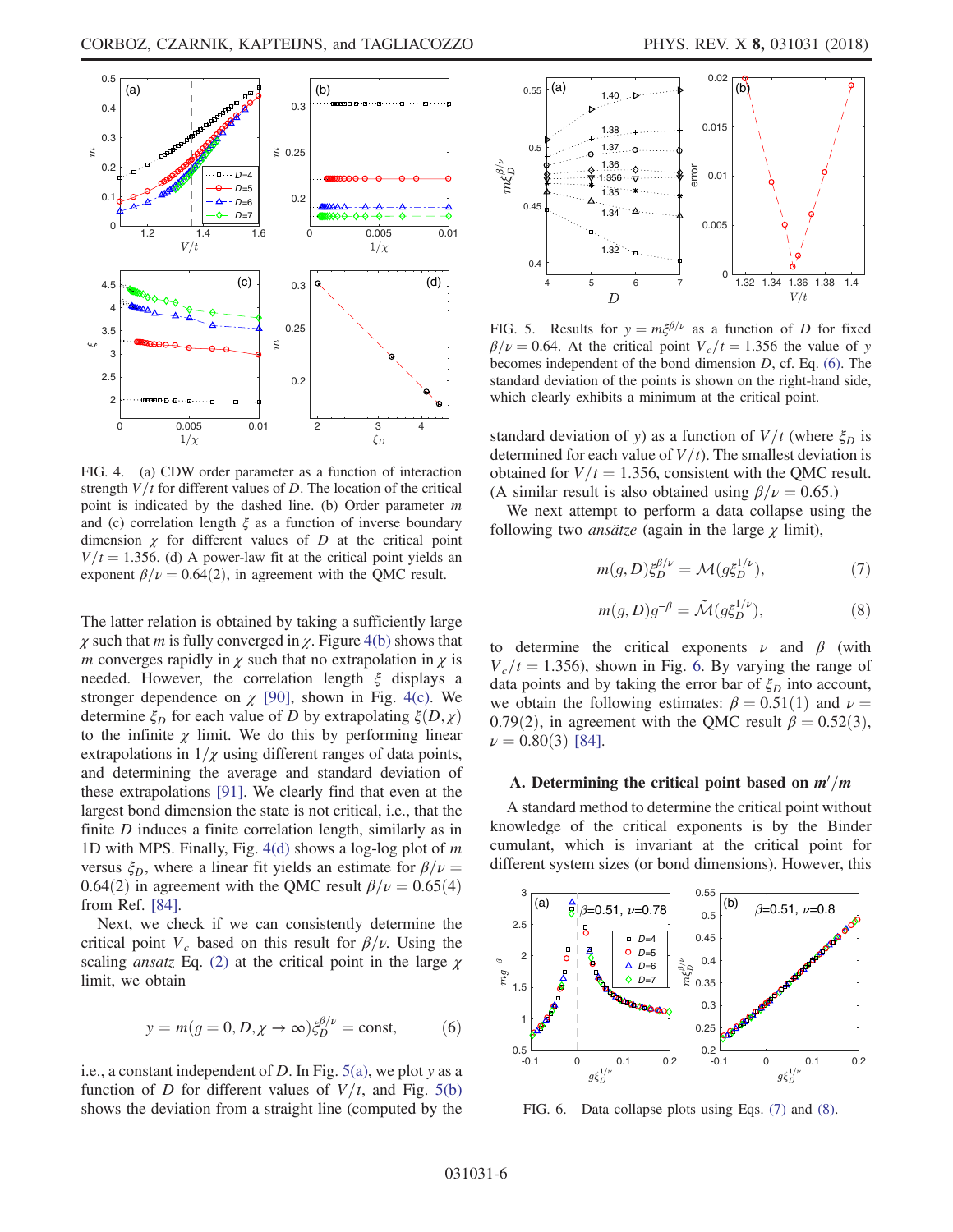<span id="page-7-2"></span>would require computing the fourth-order moment of the order parameter, which is difficult in a 2D tensor network approach. Here we introduce an alternative approach based on the derivative of the order parameter with respect to  $q$ , which in the large  $\chi$  limit is expected to obey the following ansatz:

$$
m'(g, D) = \xi_D^{-(\beta - 1)/\nu} \mathcal{M}'(g\xi_D^{1/\nu}).
$$
 (9)

Thus, at the critical point,  $q = 0$ ,

$$
\frac{m_c'(D)}{m_c(D)} := \frac{m'(g=0,D)}{m(g=0,D)} \sim \xi_D^{1/\nu}.
$$
 (10)

<span id="page-7-4"></span>Thus, we have found an expression for  $\xi_D^{1/\nu}$  which we can use to rewrite scaling functions:

$$
\mathcal{M}(g_{\mathcal{D}}^{\mathcal{E}_1/\nu}) \sim \mathcal{P}\bigg(g\frac{m_c'(D)}{m_c(D)}\bigg). \tag{11}
$$

<span id="page-7-6"></span>Dividing Eq. [\(9\)](#page-7-2) by m and multiplying by q yields

$$
g\frac{m'(g,D)}{m(g,D)} = \bar{\mathcal{M}}'(g\xi_D^{1/\nu}) = \mathcal{P}\left(g\frac{m_c'(D)}{m_c(D)}\right). \tag{12}
$$

Thus, we can plot  $y = (V - V_c)\{[(m'(g, D)]/[m(g, D)]\}$ <br>versus  $x - (V - V_s)$  $\{[m'(D)]/[m(g, D)]\}$  as a function of versus  $x = (V - V_c)\{ [m_c'(D)] / [m_c(D)] \}$  as a function of<br>V and for the correct choice of V the data for different V, and for the correct choice of  $V_c$  the data for different values of D collapse onto a single curve. The best data collapse, shown in Fig. [7\(a\),](#page-7-3) is obtained for  $V_c/t =$  $1.356(2)$  in agreement with the QMC result. The numerical derivative has been obtained by taking the derivative of polynomial fits to *m* versus  $V/t$  data.

<span id="page-7-7"></span>Finally, we can combine Eqs. [\(11\)](#page-7-4) and [\(8\)](#page-6-5),

$$
m(g, D)g^{-\beta} = \tilde{\mathcal{P}}\left(g\frac{m_c'(D)}{m_c(D)}\right),\tag{13}
$$

to perform a data collapse and extract the exponent  $\beta$ , shown in Fig. [7,](#page-7-3) yielding a consistent value of  $\beta = 0.53(1)$ .

<span id="page-7-3"></span>

FIG. 7. (a) Data collapse using Eq. [\(12\)](#page-7-6) yielding  $V_c/t=1.356(2)$ . (b) Data collapse based on Eq. [\(13\)](#page-7-7) giving  $\beta = 0.53(1)$ .

<span id="page-7-5"></span>

FIG. 8. iPEPS results for the 2D Heisenberg model. (a) Correlation length  $\xi$  and (b) staggered magnetization m as a function of inverse  $\chi$  for different values of D. (c) Squared of the staggered magnetization as a function of inverse  $\xi_D$ . A linear extrapolation yields  $m = 0.307 \pm 0.002$ , which is in agreement with the QMC result  $m = 0.30743(1)$ . (d) Order parameter as a function of inverse D.

#### <span id="page-7-0"></span>VI. IMPROVED EXTRAPOLATIONS OF ORDER PARAMETERS

The effective correlation length  $\xi_D$  can also be used to perform an improved extrapolation of the order parameter in a gapless system. As an illustration, we present results for the two-dimensional  $S = 1/2$  Heisenberg model on a square lattice. Figures  $8(a)$  and  $8(b)$  show the correlation length  $\xi$  and staggered magnetization m as a function of inverse  $\chi$ , respectively. A linear extrapolation of  $m^2$  as a function of  $\xi_D$  in Fig. [8\(c\)](#page-7-5) yields  $m = 0.307 \pm 0.002$ , in agreement with the state-of-the-art QMC result  $m =$  $0.30743(1)$  from Ref. [\[93\].](#page-10-15) This approach provides a much better estimate than the one based on a crude  $1/D$ extrapolation shown in Fig. [8\(d\),](#page-7-5) which is not very accurate due to the nonregular behavior as a function of D.

#### VII. SUMMARY AND CONCLUSION

<span id="page-7-1"></span>In this paper, we have demonstrated the usefulness and applicability of finite correlation length scaling in two dimensions based on iPEPS by determining the critical exponents and critical point of an interacting spinless fermion model on a honeycomb lattice. Our findings are in agreement with the QMC results from Ref. [\[84\]](#page-10-12). Furthermore, we introduced a new approach to determine the critical point based on the derivative of the order parameter, which does not require the computation of higher-order moments of the order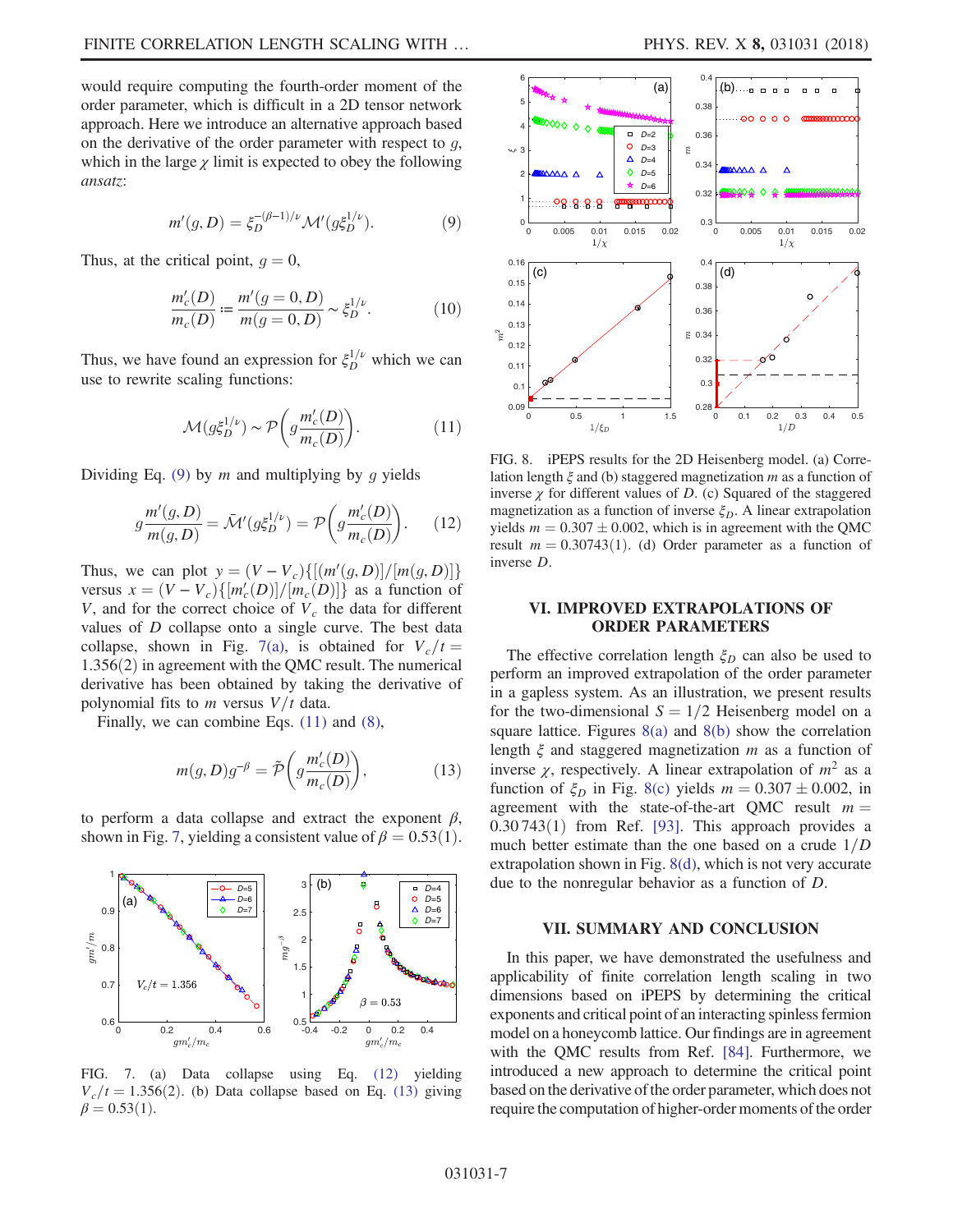parameter or extrapolations of the effective correlation length in  $\gamma$ , making it a particularly useful approach for 2D tensor network calculations.

We stress that iPEPS can also be applied to models which are inaccessible to QMC simulations due to the negative sign problem, making it a promising tool to study critical properties of challenging open problems.

From the theoretical point of view, we have possibly identified a class of models whose ground states are hard to encode with iPEPS with finite bond dimension, despite obeying the area law of entanglement. We have given an intuitive argument that the mismatch between the exact critical states and the finitely correlated iPEPS we obtain has a geometric origin. The iPEPS seems to approximate the smooth continuous 3D geometry with a landscape of towers separated by valleys, where the finite correlation time along the towers could be the ultimate reason for the appearance of the finite correlation length.

Our results are also relevant to field theories. The operator content of a field theory is known to depend on the geometry and the boundary conditions of the space on which the theory is defined [\[94,95\].](#page-10-16) It would be important to understand the effects of the landscape of towers and valleys on the operator content of the corresponding field theory. Furthermore, our results seem to suggest that D would act as a regulator in any continuum limit of the theory defined on the lattice. The bond dimension of the iPEPS should indeed increase in order to keep the ratio between the relevant physical quantities and the correlation length fixed as we approach the continuum limit.

#### ACKNOWLEDGMENTS

We acknowledge discussions with Andreas Läuchli and Michael Rader. L. T. acknowledges the long-time discussions and collaboration with Andrea Coser on similar problems studied in the context of Gaussian tensor networks. This project was supported by the European Research Council (ERC) under the European Unions Horizon 2020 research and innovation programme (Grant Agreement No. 677061), and by the Narodowe Centrum Nauki (National Science Center) under Project No. 2016/23/B/ ST3/00830. Work at the University of Strathclyde was supported by the EPSRC Programme GrantDesOEQ (EP/ P009565/1). This project is part of the Delta-ITP consortium, a program of the Netherlands Organization for Scientific Research (NWO) that is funded by the Dutch Ministry of Education, Culture and Science (OCW).

Note added.—Similar results have been reported by Rader and Läuchli [\[96\]](#page-10-17).

<span id="page-8-0"></span>[1] F. Verstraete, V. Murg, and J.I. Cirac, *Matrix Product* States, Projected Entangled Pair States, and Variational Renormalization Group Methods for Quantum Spin Systems, Adv. Phys. 57[, 143 \(2008\)](https://doi.org/10.1080/14789940801912366).

- [2] U. Schollwöck, The Density-Matrix Renormalization Group in the Age of Matrix Product States, [Ann. Phys.](https://doi.org/10.1016/j.aop.2010.09.012) [\(Amsterdam\)](https://doi.org/10.1016/j.aop.2010.09.012) 326, 96 (2011).
- [3] R. Orús, A Practical Introduction to Tensor Networks: Matrix Product States and Projected Entangled Pair States, [Ann. Phys. \(Amsterdam\)](https://doi.org/10.1016/j.aop.2014.06.013) 349, 117 (2014).
- [4] J. C. Bridgeman and C. T. Chubb, Hand-Waving and Interpretive Dance: An Introductory Course on Tensor Networks, J. Phys. A **50**[, 223001 \(2017\).](https://doi.org/10.1088/1751-8121/aa6dc3)
- [5] J. Haegeman and F. Verstraete, Diagonalizing Transfer Matrices and Matrix Product Operators: A Medley of Exact and Computational Methods, [Annu. Rev. Condens. Matter](https://doi.org/10.1146/annurev-conmatphys-031016-025507) Phys. 8[, 355 \(2017\)](https://doi.org/10.1146/annurev-conmatphys-031016-025507).
- <span id="page-8-1"></span>[6] M. B. Hastings, An Area Law for One-Dimensional Ouantum Systems, [J. Stat. Mech. \(2007\) P08024.](https://doi.org/10.1088/1742-5468/2007/08/P08024)
- [7] M. M. Wolf, F. Verstraete, M. B. Hastings, and J. I. Cirac, Area Laws in Quantum Systems: Mutual Information and Correlations, Phys. Rev. Lett. 100[, 070502 \(2008\).](https://doi.org/10.1103/PhysRevLett.100.070502)
- [8] J. Eisert, M. Cramer, and M. B. Plenio, Colloquium: Area Laws for the Entanglement Entropy, [Rev. Mod. Phys.](https://doi.org/10.1103/RevModPhys.82.277) 82, [277 \(2010\)](https://doi.org/10.1103/RevModPhys.82.277).
- [9] L. Amico, R. Fazio, A. Osterloh, and V. Vedral, *Entangle-*ment in Many-Body Systems, [Rev. Mod. Phys.](https://doi.org/10.1103/RevModPhys.80.517) 80, 517 [\(2008\).](https://doi.org/10.1103/RevModPhys.80.517)
- [10] L. Masanes, Area Law for the Entropy of Low-Energy States, Phys. Rev. A 80[, 052104 \(2009\).](https://doi.org/10.1103/PhysRevA.80.052104)
- [11] N. Laflorencie, Quantum Entanglement in Condensed Matter Systems, [Phys. Rep.](https://doi.org/10.1016/j.physrep.2016.06.008) 646, 1 (2016).
- <span id="page-8-2"></span>[12] I. Affleck, T. Kennedy, E. H. Lieb, and H. Tasaki, Rigorous Results on Valence-Bond Ground States in Antiferromag-nets, [Phys. Rev. Lett.](https://doi.org/10.1103/PhysRevLett.59.799) **59**, 799 (1987).
- [13] S. Ostlund and S. Rommer, Thermodynamic Limit of Density Matrix Renormalization, [Phys. Rev. Lett.](https://doi.org/10.1103/PhysRevLett.75.3537) 75, [3537 \(1995\)](https://doi.org/10.1103/PhysRevLett.75.3537).
- [14] D. Perez-Garcia, F. Verstraete, M. M. Wolf, and J. I. Cirac, Matrix Product State Representations, Quantum Inf. Comput. 7, 401 (2007).
- [15] F. Verstraete and J.I Cirac, Renormalization Algorithms for Quantum-Many Body Systems in Two and Higher Dimensions, [arXiv:cond-mat/0407066.](http://arXiv.org/abs/cond-mat/0407066)
- [16] J. Jordan, R. Orús, G. Vidal, F. Verstraete, and J. I. Cirac, Classical Simulation of Infinite-Size Quantum Lattice Systems in Two Spatial Dimensions, [Phys. Rev. Lett.](https://doi.org/10.1103/PhysRevLett.101.250602) 101, [250602 \(2008\).](https://doi.org/10.1103/PhysRevLett.101.250602)
- <span id="page-8-3"></span>[17] T. Nishino, Y. Hieida, K. Okunishi, N. Maeshima, Y. Akutsu, and A. Gendiar, Two-Dimensional Tensor Product Variational Formulation, [Prog. Theor. Phys.](https://doi.org/10.1143/PTP.105.409) 105, 409 [\(2001\).](https://doi.org/10.1143/PTP.105.409)
- [18] Y. Nishio, N. Maeshima, A. Gendiar, and T. Nishino, *Tensor* Product Variational Formulation for Quantum Systems, [arXiv:cond-mat/0401115.](http://arXiv.org/abs/cond-mat/0401115)
- <span id="page-8-4"></span>[19] C. G. Callan and F. Wilczek, *On Geometric Rntropy*, *[Phys.](https://doi.org/10.1016/0370-2693(94)91007-3)* Lett. B 333[, 55 \(1994\)](https://doi.org/10.1016/0370-2693(94)91007-3).
- [20] T. J. Osborne and M. A. Nielsen, *Entanglement in a Simple* Quantum Phase Transition, [Phys. Rev. A](https://doi.org/10.1103/PhysRevA.66.032110) 66, 032110 [\(2002\).](https://doi.org/10.1103/PhysRevA.66.032110)
- [21] P. Calabrese and J. Cardy, *Entanglement Entropy and* Quantum Field Theory, [J. Stat. Mech. \(2004\) P06002.](https://doi.org/10.1088/1742-5468/2004/06/P06002)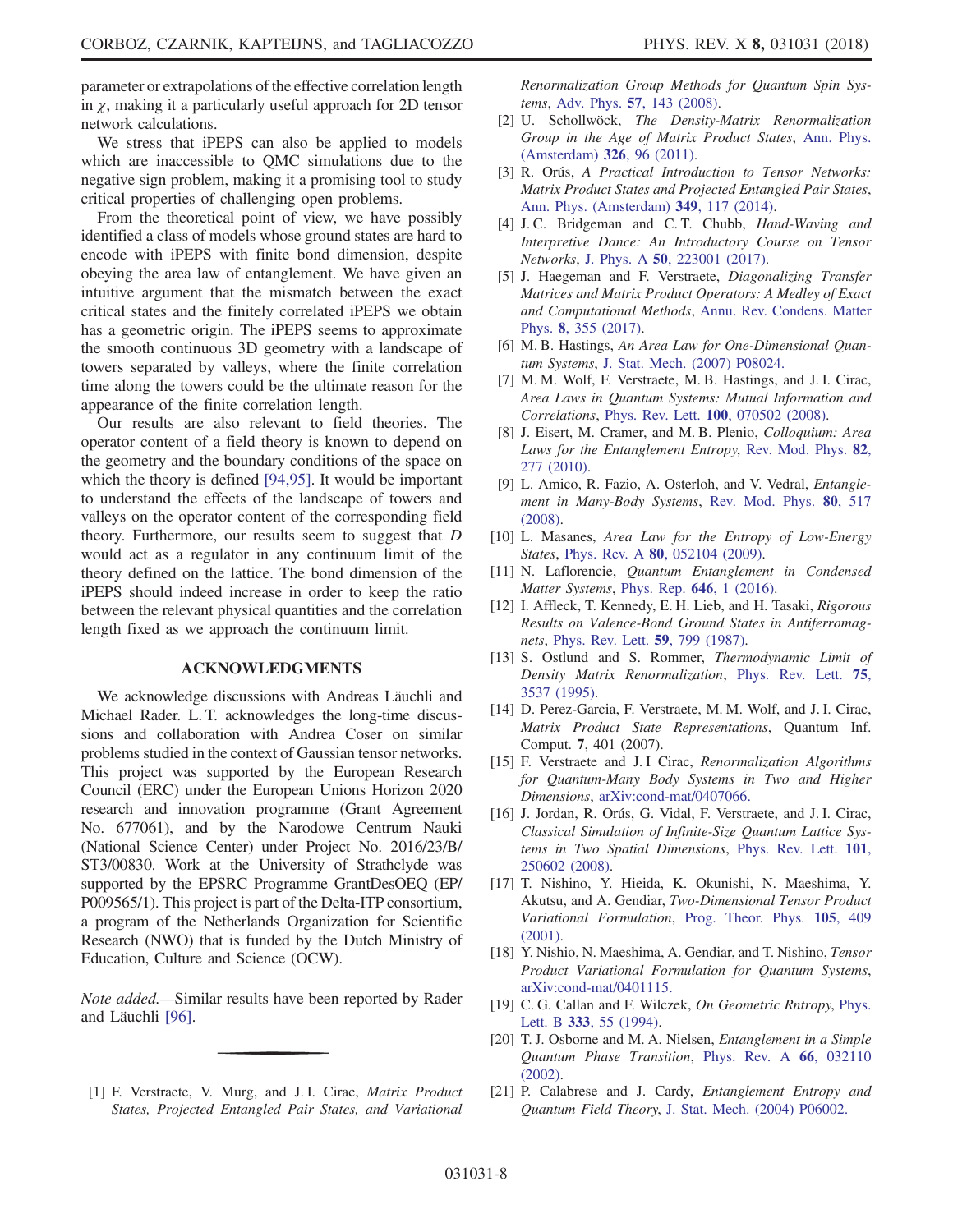- [22] P. Calabrese and J. Cardy, *Entanglement Entropy and* Conformal Field Theory, J. Phys. A 42[, 504005 \(2009\).](https://doi.org/10.1088/1751-8113/42/50/504005)
- [23] G. Vidal, J. I. Latorre, E. Rico, and A. Kitaev, Entanglement in Quantum Critical Phenomena, [Phys. Rev. Lett.](https://doi.org/10.1103/PhysRevLett.90.227902) 90, [227902 \(2003\).](https://doi.org/10.1103/PhysRevLett.90.227902)
- <span id="page-9-0"></span>[24] L. Tagliacozzo, T.R. de Oliveira, S. Iblisdir, and J.I. Latorre, Scaling of Entanglement Support for Matrix Product States, Phys. Rev. B **78**[, 024410 \(2008\).](https://doi.org/10.1103/PhysRevB.78.024410)
- [25] F. Pollmann, S. Mukerjee, A. M. Turner, and J. E. Moore, Theory of Finite-Entanglement Scaling at One-Dimensional Quantum Critical Points, [Phys. Rev. Lett.](https://doi.org/10.1103/PhysRevLett.102.255701) 102, 255701 [\(2009\).](https://doi.org/10.1103/PhysRevLett.102.255701)
- [26] B. Pirvu, G. Vidal, F. Verstraete, and L. Tagliacozzo, *Matrix* Product States for Critical Spin Chains: Finite-Size versus Finite-Entanglement Scaling, [Phys. Rev. B](https://doi.org/10.1103/PhysRevB.86.075117) 86, 075117 [\(2012\).](https://doi.org/10.1103/PhysRevB.86.075117)
- [27] H. Ueda, K. Okunishi, and T. Nishino, Doubling of Entanglement Spectrum in Tensor Renormalization Group, Phys. Rev. B 89[, 075116 \(2014\).](https://doi.org/10.1103/PhysRevB.89.075116)
- <span id="page-9-1"></span>[28] There have been promising developments in analytical bootstrap [\[29,30\]](#page-9-9), but the accuracy has not yet reached the level of numerical calculations (see, e.g., Refs. [31–[34\]\)](#page-9-10).
- <span id="page-9-9"></span>[29] S. Rychkov and Z.M. Tan, The  $\epsilon$ -Expansion from Con-formal Field Theory, J. Phys. A 48[, 29FT01 \(2015\).](https://doi.org/10.1088/1751-8113/48/29/29FT01)
- [30] F. Gliozzi, A. Guerrieri, A. C. Petkou, and C. Wen, Generalized Wilson-Fisher Critical Points from the Conformal OPE, Phys. Rev. Lett. 118[, 061601 \(2017\)](https://doi.org/10.1103/PhysRevLett.118.061601).
- <span id="page-9-10"></span>[31] D. Simmons-Duffin, A Semidefinite Program Solver for the Conformal Bootstrap, [J. High Energy Phys. 06 \(2015\) 174.](https://doi.org/10.1007/JHEP06(2015)174)
- [32] F. Kos, D. Poland, D. Simmons-Duffin, and A. Vichi, Precision Islands in the Ising and  $O(N)$  Models, [J. High](https://doi.org/10.1007/JHEP08(2016)036) [Energy Phys. 08 \(2016\) 36.](https://doi.org/10.1007/JHEP08(2016)036)
- [33] F. Gliozzi, Constraints on Conformal Field Theories in Diverse Dimensions from the Bootstrap Mechanism, [Phys.](https://doi.org/10.1103/PhysRevLett.111.161602) Rev. Lett. 111[, 161602 \(2013\).](https://doi.org/10.1103/PhysRevLett.111.161602)
- [34] F. Gliozzi, P. Liendo, M. Meineri, and A. Rago, Boundary and Interface CFTs from the Conformal Bootstrap, [J. High](https://doi.org/10.1007/JHEP05(2015)036) [Energy Phys. 05 \(2015\) 36.](https://doi.org/10.1007/JHEP05(2015)036)
- <span id="page-9-2"></span>[35] W. Li, L. Ding, R. Yu, T. Roscilde, and S. Haas, Scaling Behavior of Entanglement in Two- and Three-Dimensional Free-Fermion Systems, Phys. Rev. B 74[, 073103 \(2006\)](https://doi.org/10.1103/PhysRevB.74.073103).
- [36] H. Casini and M. Huerta, Universal Terms for the Entanglement Entropy in  $2 + 1$  Dimensions, [Nucl. Phys.](https://doi.org/10.1016/j.nuclphysb.2006.12.012) B764, [183 \(2007\)](https://doi.org/10.1016/j.nuclphysb.2006.12.012).
- [37] T. Nishioka, S. Ryu, and T. Takayanagi, *Holographic* Entanglement Entropy: An Overview, [J. Phys. A](https://doi.org/10.1088/1751-8113/42/50/504008) 42, [504008 \(2009\).](https://doi.org/10.1088/1751-8113/42/50/504008)
- [38] L. Tagliacozzo, G. Evenbly, and G. Vidal, Simulation of Two-Dimensional Quantum Systems Using a Tree Tensor Network that Exploits the Entropic Area Law, [Phys. Rev. B](https://doi.org/10.1103/PhysRevB.80.235127) 80[, 235127 \(2009\).](https://doi.org/10.1103/PhysRevB.80.235127)
- [39] M. A. Metlitski, C. A. Fuertes, and S. Sachdev, *Entangle*ment Entropy in the  $O(N)$  Model, [Phys. Rev. B](https://doi.org/10.1103/PhysRevB.80.115122) 80, 115122 [\(2009\).](https://doi.org/10.1103/PhysRevB.80.115122)
- <span id="page-9-3"></span>[40] C. V. Kraus, N. Schuch, F. Verstraete, and J. I. Cirac, Fermionic Projected Entangled Pair States, [Phys. Rev. A](https://doi.org/10.1103/PhysRevA.81.052338) 81[, 052338 \(2010\).](https://doi.org/10.1103/PhysRevA.81.052338)
- <span id="page-9-5"></span>[41] D. Poilblanc and M. Mambrini, Quantum Critical Phase with Infinite Projected Entangled Paired States, [Phys. Rev.](https://doi.org/10.1103/PhysRevB.96.014414) B 96[, 014414 \(2017\).](https://doi.org/10.1103/PhysRevB.96.014414)
- [42] F. Verstraete, M. M. Wolf, D. Perez-Garcia, and J. I. Cirac, Criticality, the Area Law, and the Computational Power of Projected Entangled Pair States, [Phys. Rev. Lett.](https://doi.org/10.1103/PhysRevLett.96.220601) 96, [220601 \(2006\).](https://doi.org/10.1103/PhysRevLett.96.220601)
- <span id="page-9-4"></span>[43] For example, the 2D classical partition function of the critical 2D Ising model represented as an iPEPS with  $D = 2$ .
- [44] C.L. Henley, From Classical to Quantum Dynamics at Rokhsar-Kivelson Points, [J. Phys. Condens. Matter](https://doi.org/10.1088/0953-8984/16/11/045) 16, [S891 \(2004\).](https://doi.org/10.1088/0953-8984/16/11/045)
- [45] E. Ardonne, P. Fendley, and E. Fradkin, *Topological Order* and Conformal Quantum Critical Points, [Ann. Phys.](https://doi.org/10.1016/j.aop.2004.01.004) [\(Amsterdam\)](https://doi.org/10.1016/j.aop.2004.01.004) 310, 493 (2004).
- [46] C. Castelnovo, C. Chamon, C. Mudry, and P. Pujol, From Quantum Mechanics to Classical Statistical Physics: Generalized Rokhsar-Kivelson Hamiltonians and the "Stochastic Matrix Form" Decomposition, [Ann. Phys.](https://doi.org/10.1016/j.aop.2005.01.006) [\(Amsterdam\)](https://doi.org/10.1016/j.aop.2005.01.006) 318, 316 (2005).
- <span id="page-9-8"></span>[47] S. V. Isakov, P. Fendley, A. W. W. Ludwig, S. Trebst, and M. Troyer, Dynamics at and Near Conformal Quantum Critical *Points*, *Phys. Rev. B* **83**[, 125114 \(2011\).](https://doi.org/10.1103/PhysRevB.83.125114)
- [48] L. Tagliacozzo, A. Celi, and M. Lewenstein, Tensor Networks for Lattice Gauge Theories with Continuous Groups, Phys. Rev. X 4[, 041024 \(2014\).](https://doi.org/10.1103/PhysRevX.4.041024)
- [49] E. Zohar, M. Burrello, T. B. Wahl, and J. I. Cirac, Fermionic Projected Entangled Pair States and Local U(1) Gauge Theories, [Ann. Phys. \(Amsterdam\)](https://doi.org/10.1016/j.aop.2015.10.009) 363, 385 (2015).
- [50] E. Zohar, T. B. Wahl, M. Burrello, and J. I. Cirac, Projected Entangled Pair States with Non-Abelian Gauge Sym-metries: An SU(2) Study, [Ann. Phys. \(Amsterdam\)](https://doi.org/10.1016/j.aop.2016.08.008) 374, [84 \(2016\).](https://doi.org/10.1016/j.aop.2016.08.008)
- <span id="page-9-6"></span>[51] S.-J. Ran, C. Peng, W. Li, M. Lewenstein, and G. Su, Criticality in Two-Dimensional Quantum Systems: Tensor Network Approach, Phys. Rev. B 95[, 155114 \(2017\)](https://doi.org/10.1103/PhysRevB.95.155114).
- [52] H. J. Liao, Z. Y. Xie, J. Chen, X. J. Han, H. D. Xie, B. Normand, and T. Xiang, Heisenberg Antiferromagnet on the Husimi Lattice, Phys. Rev. B 93[, 075154 \(2016\)](https://doi.org/10.1103/PhysRevB.93.075154).
- [53] H. J. Liao, Z. Y. Xie, J. Chen, Z. Y. Liu, H. D. Xie, R. Z. Huang, B. Normand, and T. Xiang, Gapless Spin-Liquid Ground State in the  $S = 1/2$  Kagome Antiferromagnet, Phys. Rev. Lett. 118[, 137202 \(2017\).](https://doi.org/10.1103/PhysRevLett.118.137202)
- <span id="page-9-7"></span>[54] Y. Ge and J. Eisert, Area Laws and Efficient Descriptions of Quantum Many-Body States, [New J. Phys.](https://doi.org/10.1088/1367-2630/18/8/083026) 18, 083026 [\(2016\).](https://doi.org/10.1088/1367-2630/18/8/083026)
- [55] H. H. Zhao, C. Xu, Q. N. Chen, Z. C. Wei, M. P. Qin, G. M. Zhang, and T. Xiang, Plaquette Order and Deconfined Quantum Critical Point in the Spin-1 Bilinear-Biquadratic Heisenberg Model on the Honeycomb Lattice, [Phys. Rev. B](https://doi.org/10.1103/PhysRevB.85.134416) 85[, 134416 \(2012\).](https://doi.org/10.1103/PhysRevB.85.134416)
- [56] P. Corboz, M. Lajkó, A. M. Läuchli, K. Penc, and F. Mila, Spin-Orbital Quantum Liquid on the Honeycomb Lattice, Phys. Rev. X 2[, 041013 \(2012\).](https://doi.org/10.1103/PhysRevX.2.041013)
- [57] Z. Y. Xie, J. Chen, J. F. Yu, X. Kong, B. Normand, and T. Xiang, Tensor Renormalization of Quantum Many-Body Systems Using Projected Entangled Simplex States, [Phys.](https://doi.org/10.1103/PhysRevX.4.011025) Rev. X 4[, 011025 \(2014\).](https://doi.org/10.1103/PhysRevX.4.011025)
- [58] P. Corboz and F. Mila, Tensor Network Study of the Shastry-Sutherland Model in Zero Magnetic Field, [Phys. Rev. B](https://doi.org/10.1103/PhysRevB.87.115144) 87, [115144 \(2013\).](https://doi.org/10.1103/PhysRevB.87.115144)
- [59] Z.-C. Gu, H.-C. Jiang, D. N. Sheng, H. Yao, L. Balents, and X.-G. Wen, Time-Reversal Symmetry Breaking